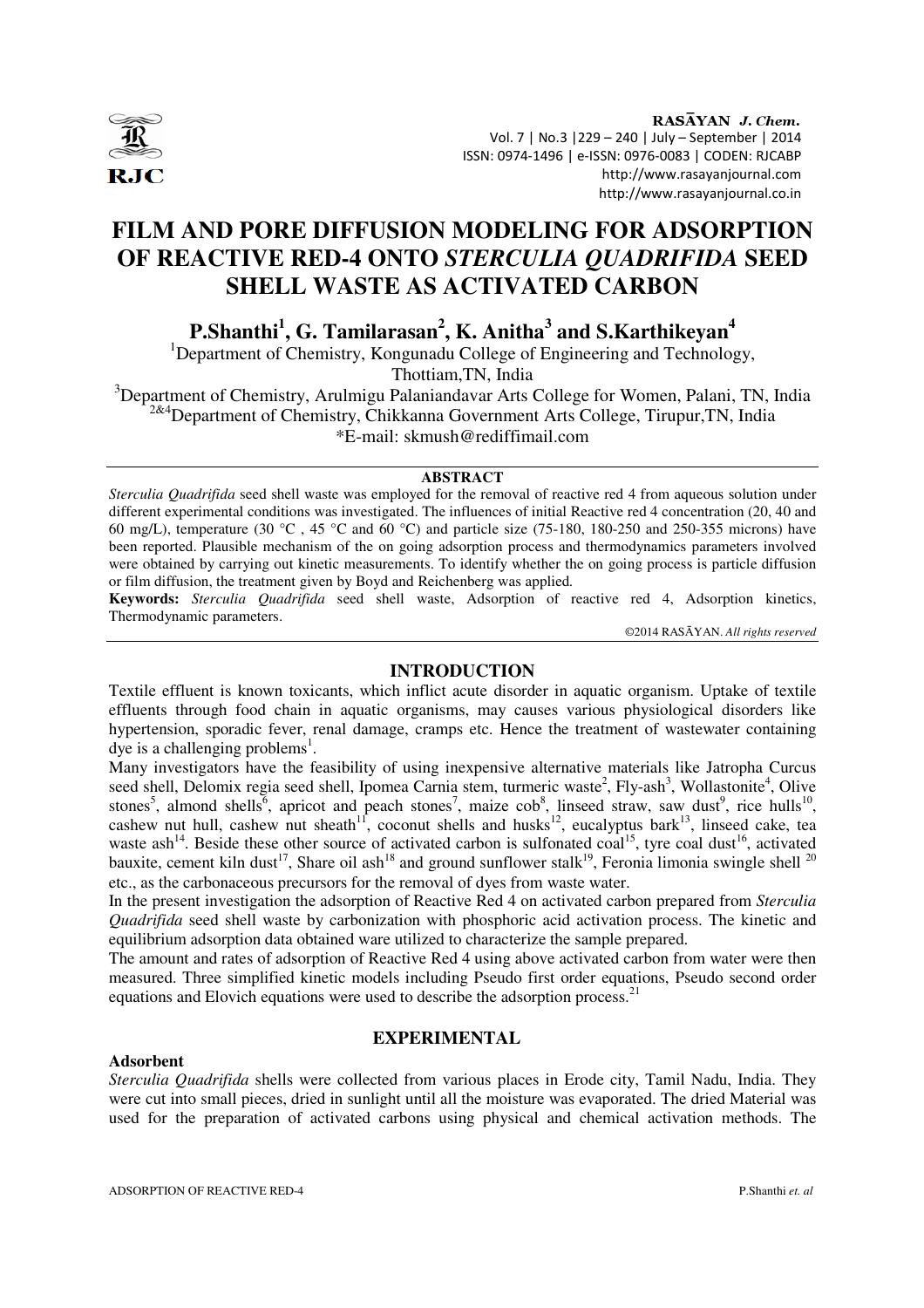## RASAYAN J. Chem.

Vol. 7 | No.3 |229 – 240 | July – September | 2014

materials to be carbonized were soaked with phosphoric acid for a period of 24 hours. After impregnation, the product was washed with large volume of water to remove the free acid, and then it was dried at 160 °C for 2 hours by using air oven, finally activated at 800 °C and powdered.

The Nitrogen adsorption-desorption isotherms of activated carbons were measured using a gas sorption analyzer in order to determine the surface area and the total pore volume. The surface area was calculated using the BET equation.

## **Batch adsorption studies**

The batch adsorption studies were performed at 30 °C. A predetermined amount of adsorbent is mixed with known initial concentration of Reactive Red-4 solution and agitated for desired time. The adsorbent and the adsorbate were separated by filtration and the filtrate was analyzed for residual Reactive Red-4 concentration spectrophotometrically.

The amount of Reactive Red 4 adsorbed in mg/L at time t was computed by using the following equation.

$$
q_{t} = \frac{C_{o} - C_{t}}{m_{s}} \times V
$$
 (1)

Where,  $C_0$  and  $C_t$  are the Reactive Red-4 concentration in mg/L initially and at given time t, respectively, V is the volume of the Reactive Red-4 solution in ml and  $m_s$  is the weight of the activated carbon. The percentage of removed Reactive Red-4 ions (R %) in solution was calculated using equation.

$$
\% \text{Removal} = \frac{C_o - C_t}{m_s} \times 100 \tag{2}
$$

The initial concentration of Reactive Red 4, pH and temperature was investigated by varying any one parameters and keeping the other parameters constant.

## **Kinetic Models**

In order to investigate the mechanism of adsorption and potential controlling steps such as mass transport, several kinetic models were tested including the Pseudo first order kinetic model, the Elovich model and the Pseudo second order kinetic model for a batch contact time process, where the rate of sorption of dye on to the given adsorbent is proportional to the amount of dye sorbed from the solution phase.

## **Pseudo First Order Kinetic Model**

A simple kinetic analysis of adsorption, the pseudo first order kinetics and its integrated form, is given by Lagergren.<sup>22 & 23</sup>

$$
\frac{dq_t}{dt} = k_L(q_e - q_t) \tag{3}
$$

$$
\log(q_e - q_t) = \log q_e - \frac{k_L}{2.303}t\tag{4}
$$

Where  $k_1$  is the pseudo first order rate constant. A plot of log ( $q_e - q_t$ ) V/s time enables calculation of the rate constant  $k_1$  and  $q_e$  from the slope and intercept of the plot.

## **Elovich Model**

The Elovich or Roginsky–Zeldovich equation is generally expressed as follows-<sup>24,25</sup> *t dq*  $\alpha$ 

$$
\frac{dq_t}{dt} = \alpha \exp(\beta q_t) \tag{5}
$$

On integrating this equation for the boundary conditions,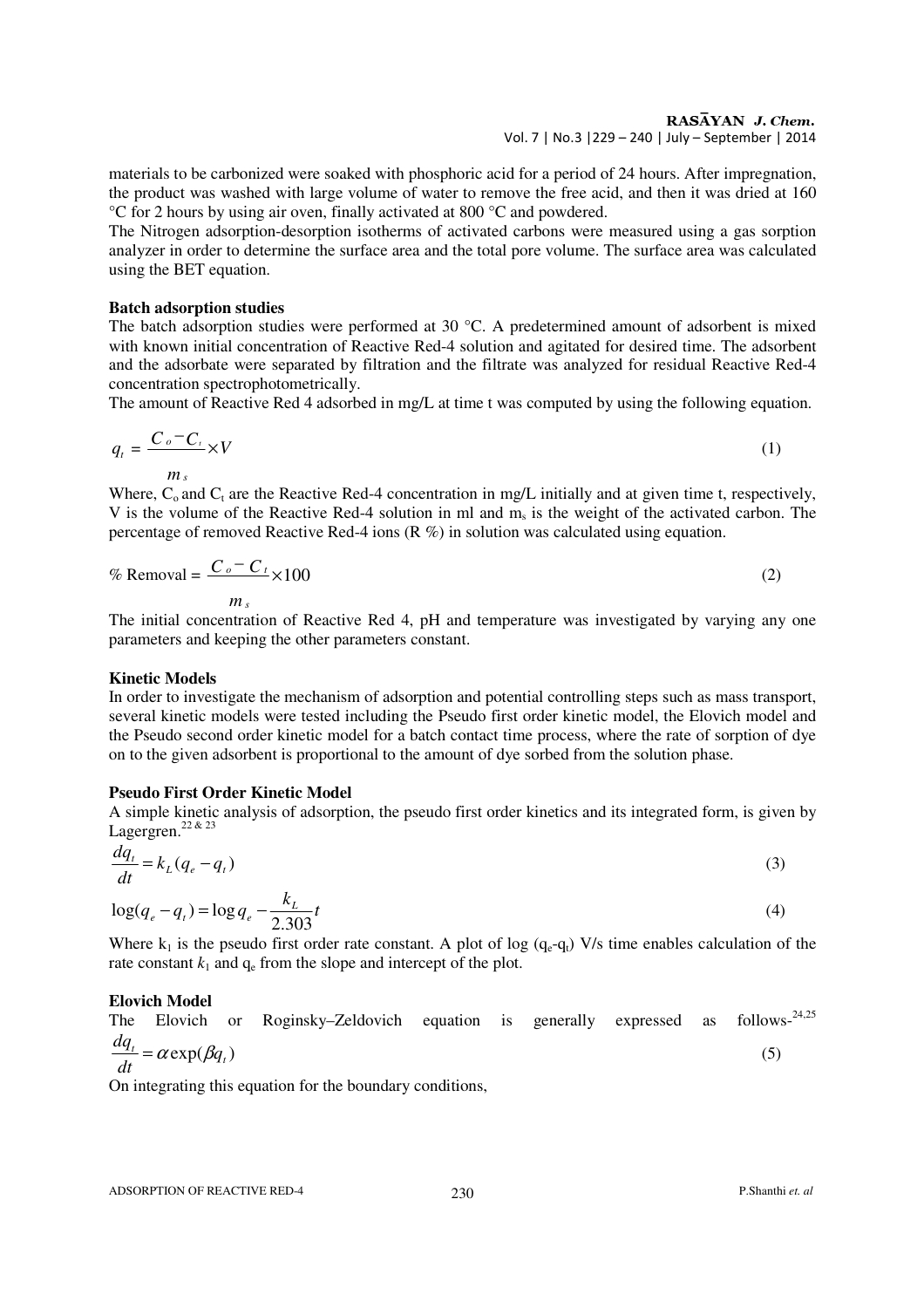RASAYAN J. Chem. Vol. 7 | No.3 |229 – 240 | July – September | 2014

$$
q_t = \frac{1}{\beta} \ln(\alpha \beta) + \frac{1}{\beta} \ln t \tag{6}
$$

Where the initial dye adsorption rate (mg/g) and desorption constant (g/mg) respectively are obtained from the slope and intercept of linear plot of  $q_t V/s$  ln t.

## **Pseudo Second Order Kinetic Model**

To describe the dye adsorption, the modified pseudo second order kinetic equation is expressed as  $26$ 

$$
\frac{dq_t}{dt} = k_2(q_e - q_t)^2\tag{7}
$$

Where,  $k_2$  is the pseudo second order rate constant. A plot of  $t/q_t$  Vs t enables calculation of the rate constant  $k_2$  which in turn is used to calculate the initial sorption rate h as follows

$$
\frac{t}{q_t} = \frac{t}{k_2 q_e^2} + \frac{1}{q_e} t
$$
\n(8)

#### **Adsorption Thermodynamics**

Any chemical system tends to attain a state of equilibrium from one of non- equilibrium. The thermodynamic parameters, which characterize the equilibrium of the system, are the Gibbs free energy change ∆G, the enthalpy change ∆H and the entropy change ∆S. These parameters were determined using the following relations<sup>27</sup>.

$$
K_c = \frac{C_{\text{Ae}}}{C_e} \tag{9}
$$

$$
\Delta G = RT \ln K_c \tag{10}
$$

$$
\log K_c = \frac{\Delta S}{2.303R} - \frac{\Delta H}{2.303RT} \tag{11}
$$

Where  $K_c$  is the equilibrium constant,  $C_{Ae}$  is the solid phase concentration at equilibrium,  $C_e$  is the residual concentration at equilibrium, R is the gas constant (J/mole) and T is the temperature in Kelvin.

## **RESULTS AND DISCUSSION**

#### **Adsorption kinetics**

#### **Effect of initial concentration on rate parameters**

Reactive Red 4 dyes were carried out by using various concentrations of 20, 40 & 60 mg/L at  $P<sup>H</sup>$  6.5 at reaction temperature of 30 °C. The rate constant and the rate parameters at different initial dye concentration presented in the Table-1 showed that the rate constants increase with increase in initial dye concentration.

Table-1: Rate parameters for the adsorption of Reactive Red-4 onto SQAC seed shell waste activated carbon at various initial concentrations

| centratio<br>mg/L<br>E,<br>$\tilde{\rm C}$ on | Pseudo First Order         |        | Elovich |                    |        | Pseudo Second Order |                   |               |        |  |
|-----------------------------------------------|----------------------------|--------|---------|--------------------|--------|---------------------|-------------------|---------------|--------|--|
|                                               | $\rm{k_{L}}$<br>$min^{-1}$ | $R^2$  | g/min   | α,<br>mg/g/<br>min | $R^2$  | $q_e$<br>mg/g       | $k_2$<br>g/mg/min | h<br>g/mg/min | $R^2$  |  |
| 20                                            | 0.2330                     | 0.7298 | 0.1750  | 1.5694             | 0.9786 | 26.666              | 0.0382            | 3.681         | 0.9931 |  |

ADSORPTION OF REACTIVE RED-4 231 P.Shanthi *et. al*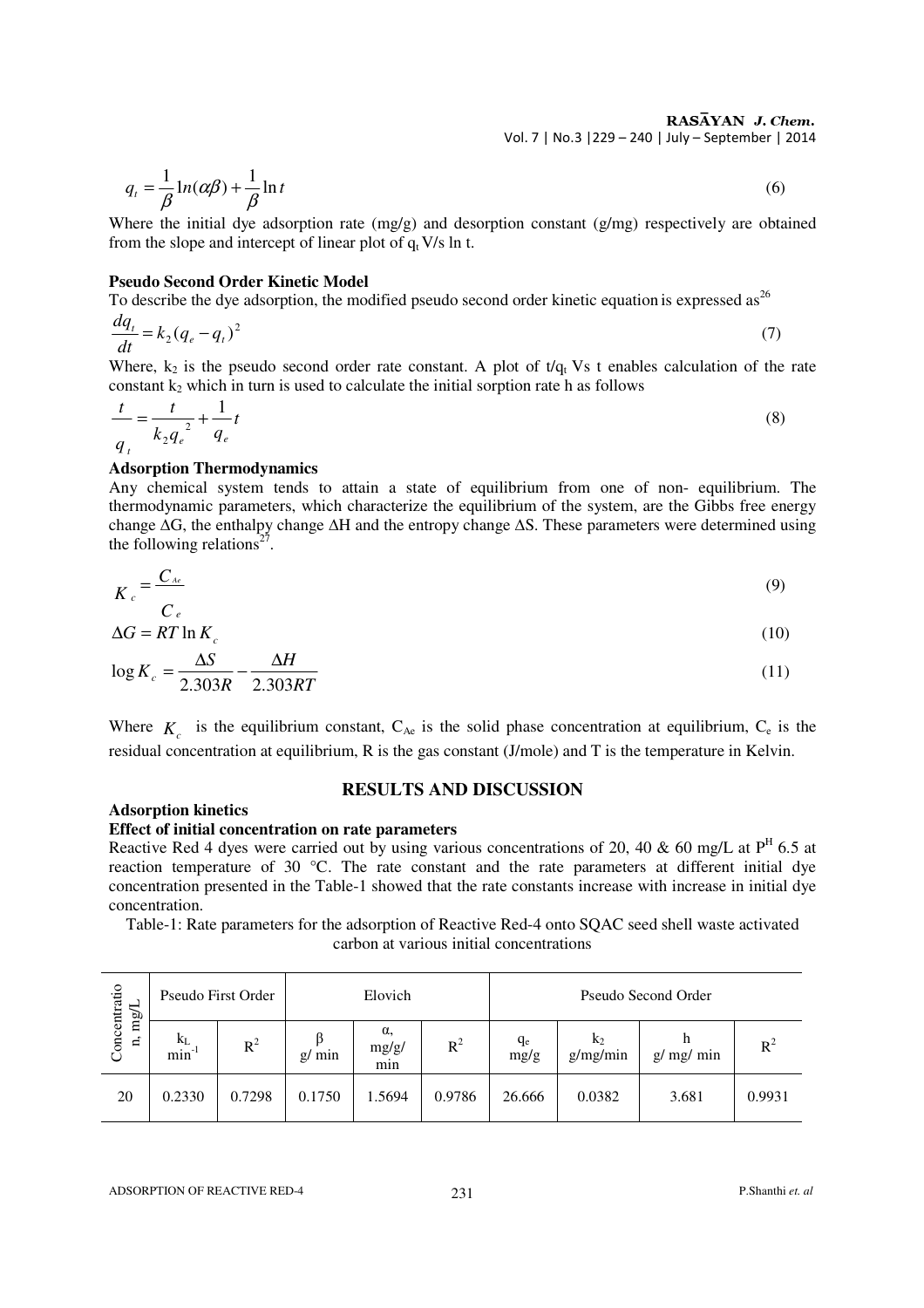| 40             | 0.0177 | 0.9616 | 0.1123 | 2.4507 | 0.9869 | 42.016 | 0.0621 | 0.912 | 0.9993 |
|----------------|--------|--------|--------|--------|--------|--------|--------|-------|--------|
| $\overline{0}$ | 0.0186 | 0.9833 | 0.0822 | 2.5439 | 0.9899 | 56.179 | 0.3688 | 0.859 | 0.9985 |

RASĀYAN J. Chem. Vol. 7 | No.3 |229 – 240 | July – September | 2014

From the analysis the data reveals that the influence of the initial concentration of Reactive Red-4 was little persuade on the Pseudo first order rate constant. In the case of Elovich model the obtained data reveals that the initial sorption rate (α) was 2.067, 1.1203 & 1.7772, for 20 mg/L, 40 mg/L and 60 mg/L simultaneously. Then the (β) desorption constant ranges from 0.1570 to 0.0619.

In the case of Pseudo second order the amount of dye adsorbed at equilibrium  $q_e$  increase simultaneously for 20 mg/L, 40 mg/L and 60 mg/L concentrations. Then the rate constant  $k_2$  was 0.0240, 0.0178 & 0.0197 for all the three concentrations. The initial adsorption rate (h) gradually decreases.

When increasing the initial dye concentration for 20 ppm, 40 ppm and 60 ppm the Reactive Red -4 the linear regression co-efficient  $(R^2)$  was very closer or equal to 1 for Pseudo second order kinetic model, where as the Pseudo first order and Elovich kinetic models the  $R^2$  values was comparatively low than the Pseudo second order. Hence the relatively higher  $R^2$  value indicates that the model successfully describes the kinetics of Reactive Red-4 adsorption (Fig.-1a, 2b, 2c).





Fig.-1a: effects of initial dye concentration on Pseudo First Order Plots for Reactive Red-4 adsorption

Fig.-1b: effects of initial dye concentration on Elovich Plots for Reactive Red-4 adsorption

ADSORPTION OF REACTIVE RED-4 232 **P.Shanthi** *et. al*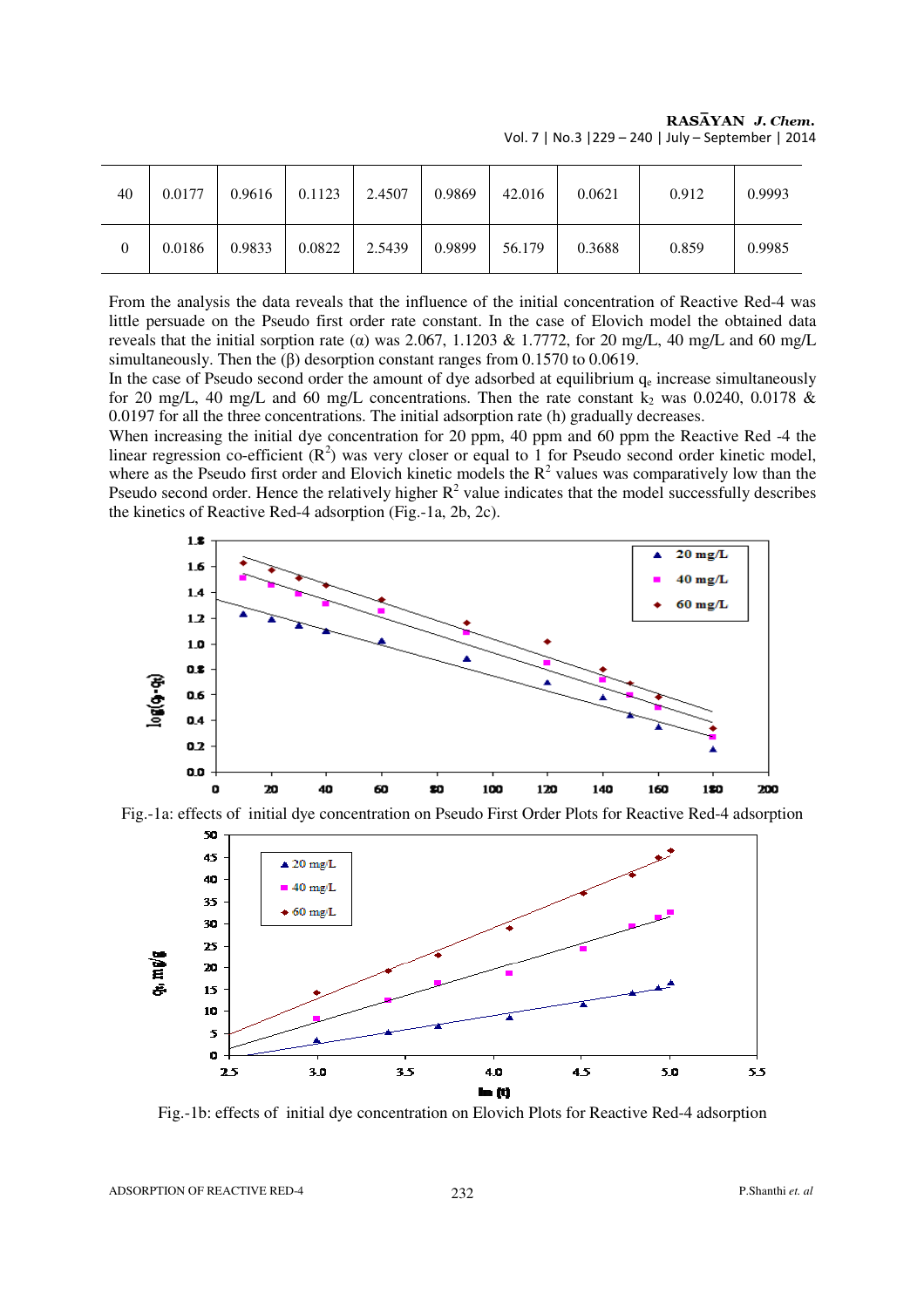

Fig.-1c: effects of initial dye concentration on Pseudo Second Order Plots for Reactive Red-4 adsorption

#### **Effect of temperature on kinetic rate parameters**

The data obtained from experiment at various temperatures viz 30, 45 and 60 °C presented in the Table 2, the rate constant values  $K<sub>L</sub>$  for Pseudo first order decreases with increase in temperature.

The initial sorption rate ( $\alpha$ ) values decreases at the desorption constant ( $\beta$ ) ranges from 0.237 to 0.3929. In the case of Pseudo second order kinetic modal at the different temperature 30 °C, 45 °C and 60 °C, the amount of dyes adsorbed at equilibrium  $(q_e)$  increases with decrease in rate constant  $(k_2)$ . Then the initial adsorption rate (h) increases with increase in amount of dyes adsorbed at equilibrium  $(q_e)$ .

When increasing the temperature 30 °C, 45 °C and 60 °C the adsorption of Reactive Red-4 on to SQAC, comparing the  $R<sup>2</sup>$  value obtained for Pseudo first order, Elovich and Pseudo second order, the relatively higher  $R<sup>2</sup>$  values obtained only for the Pseudo second order. Hence the Pseudo second order equation fits good correlation co-efficient (Fig.-2a, 2b, 2c).



Fig.-2a: Effects of Temperature on Pseudo first Order Lagergren Plot for Reactive Red-4 adsorption

ADSORPTION OF REACTIVE RED-4 233 P.Shanthi *et. al*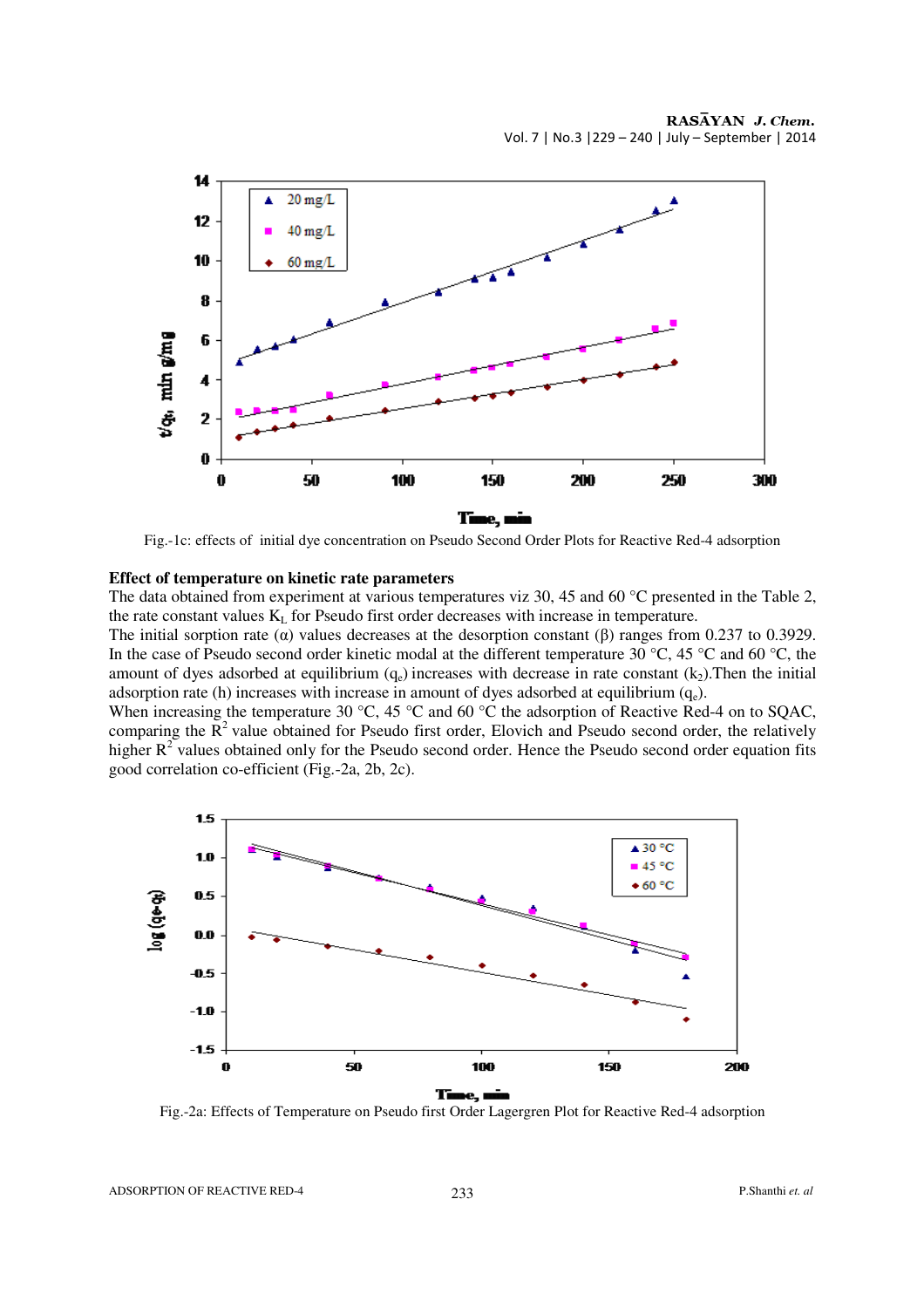

Fig.-2b: Effects of Temperature on Elovich Plot for Reactive Red-4 adsorption



Fig.-2c: Effects of Temperature on Pseudo Second Order Plot for Reactive Red-4 adsorption

|  |  | Table-2: Rate parameters for the adsorption of Reactive Red 4 onto SQAC at various Temperatures |
|--|--|-------------------------------------------------------------------------------------------------|
|  |  |                                                                                                 |

| Temp            | Pseudo First Order    |        | Elovich    |               |        | Pseudo Second Order |                   |               |        |
|-----------------|-----------------------|--------|------------|---------------|--------|---------------------|-------------------|---------------|--------|
| $\rm ^{\circ}C$ | $k_{L}$<br>$min^{-1}$ | $R^2$  | B<br>g/min | A<br>mg/g/min | $R^2$  | $q_e$<br>mg/g       | $k_2$<br>g/mg/min | h<br>g/mg/min | $R^2$  |
| 30              | 0.0204                | 0.9600 | 0.237      | 1.053         | 0.9898 | 20.576              | 0.0942            | 2.513         | 0.9982 |
| 45              | 0.0181                | 0.9765 | 0.2354     | 1.5163        | 0.9863 | 20.876              | 0.0621            | 3.700         | 0.9950 |
| 60              | 0.0135                | 0.9494 | 0.3929     | 5.0611        | 0.9456 | 21.459              | 0.0128            | 16.97         | 0.9884 |

ADSORPTION OF REACTIVE RED-4 234 P.Shanthi *et. al*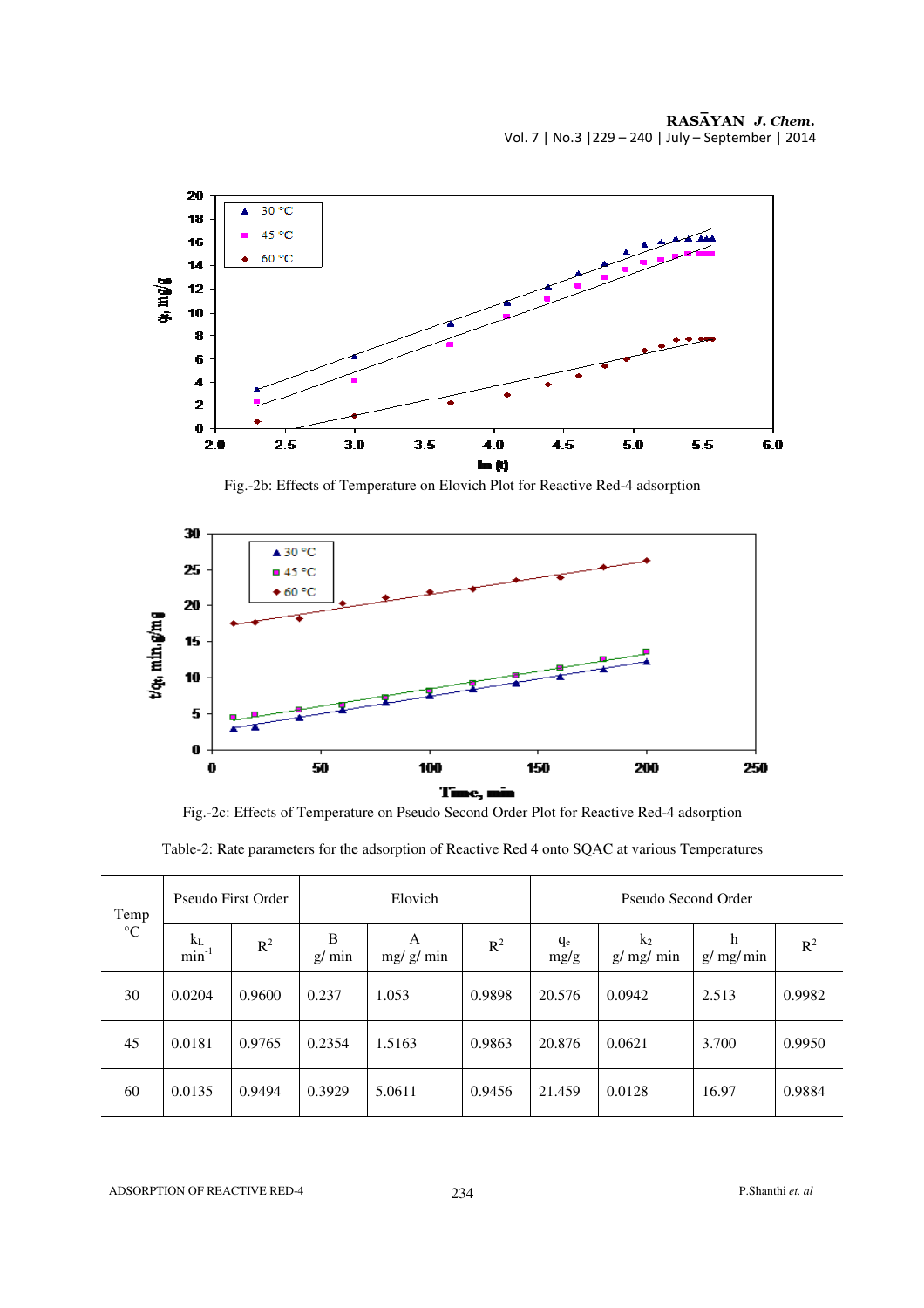## **Effect of particle size on kinetic rate parameters**

The experiments were conducted at different particle size viz 75-180, 180-280 and 280-355 microns, the rate constant were calculated and the results are presented in the Table-3.

| Particle<br>size<br>microns |                          | Pseudo First Order |            | Elovich           |        |               | Pseudo Second Order   |                   |        |  |
|-----------------------------|--------------------------|--------------------|------------|-------------------|--------|---------------|-----------------------|-------------------|--------|--|
|                             | $\frac{k_{L}}{min^{-1}}$ | $R^2$              | β<br>g/min | A<br>mg/g/<br>min | $R^2$  | $q_e$<br>mg/g | $k_2$<br>g/mg/<br>min | h<br>g/<br>mg/min | $R^2$  |  |
| 75-180                      | 0.0207                   | 0.9239             | 0.1811     | 1.2528            | 0.9756 | 25.5754       | 0.0532                | 2.8851            | 0.9904 |  |
| 180-250                     | 0.0198                   | 0.9143             | 0.1972     | 1.5193            | 0.9693 | 25.1256       | 0.0400                | 3.9603            | 0.9897 |  |
| 250-355                     | 0.0177                   | 0.9169             | 0.2065     | 4.119             | 0.9696 | 23.8095       | 0.0368                | 4.9019            | 0.9871 |  |

Table-3: Rate parameters for the adsorption of Reactive Red 4 onto SQAC at various Particle sizes

Pseudo first order and Pseudo second order kinetic models, the rate constant values decreases with increase in particle size simultaneously. The amount of dyes adsorbed at equilibrium  $(q_e)$  for the Pseudo second order decreases with increase in practical size as well as the initial adsorption rate (h) increases with increase in practical size. For the Elovich kinetic modals the initial sorption rate  $(\alpha)$  increases with increase in particle size and the desorption constant (β) increases with increase in particle size.

The results of the sorption of Reactive Red-4 on to SQAC at various particle size, from the obtained data's the linear regression co-efficient values  $R^2$  obtained for the Pseudo first order, Elovich and Pseudo second order, The relatively higher  $R^2$  values obtained only in the Pseudo second order kinetic model. Hence the Pseudo second order fits good correlation (Fig.-3a, 3b, 3c).



Fig.-3a: Effects of Partcle size variation on Pseudo First order Lagergren plot for Reactive Red-4 adsorption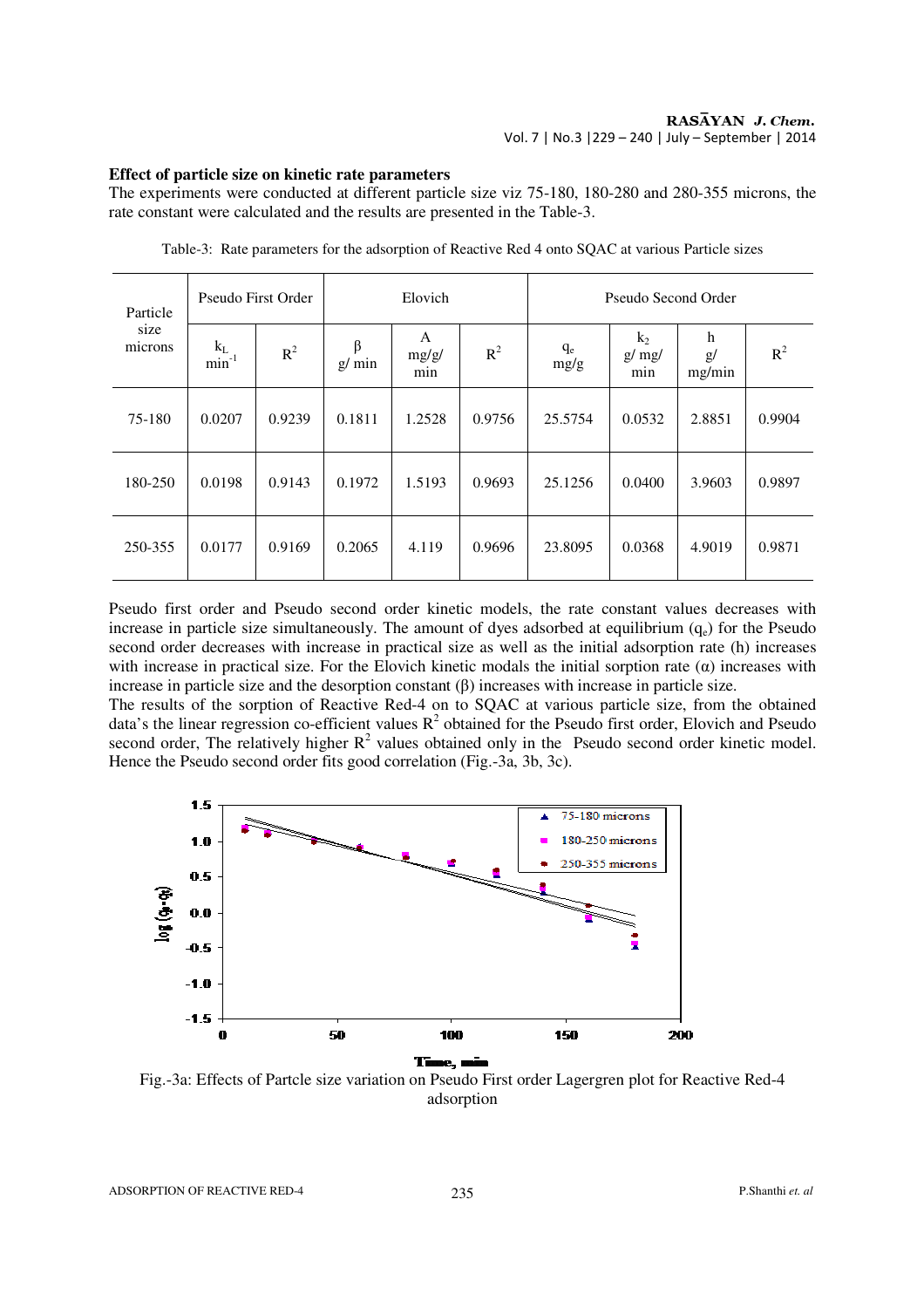

Fig.-3b: Effects of Partcle size variation on Elovich plot for Reactive Red-4 adsorption



Fig.-3c: Effects of Partcle size variation on Pseudo Second order Lagergren plot for Reactive Red-4 adsorption

#### **Mechanism for sorption of Reactive Red 4 on to** *Sterculia Quadrifida* **Seed Shell Waste**

 Because of the high correlation coefficients obtained using pseudo first order and pseudo second order models, it was impossible to concludes which adsorption mechanism actually occurred and was responsible for the ability of adsorbent to review other sources of information in an attempt to identify the specific adsorption mechanism.In adsorption process of dye ion on the solid surface, the dye species migrate towards the surface of the adsorbent. This type of migration proceeds till the concentration of the adsorbate species, adsorbed, on to the surface of the adsorbent. Once equilibrium is attained, the migration of the solute species from the solution stops. Under this situation, it is possible to measure the magnitude of the distribution of the solute species between the liquid and solid phases. The magnitude of this kind of distribution is a measure of the efficiency of the chosen adsorbent in the adsorbate species.

When a powdered solid adsorbent material is made in contact with a solution containing dyes, the dyes first migrate from the bulk solution to the surface of the liquid film. This surface exerts a diffusion barrier. This barrier may be very significant or less significant<sup>28</sup>. The involvement of a significant quantum of diffusion barrier indicates the dominant role taken up by the film diffusion in the adsorption process. Furthermore, the rate of an adsorption process is controlled either by external diffusion, internal diffusion or by both types of diffusions. The external diffusion controls the migration of the solute species from the solution to the boundary layer of the liquid phase. However, the internal diffusion controls the transfer of the solute species from the external surface of the adsorbent to the internal surface of the pores of the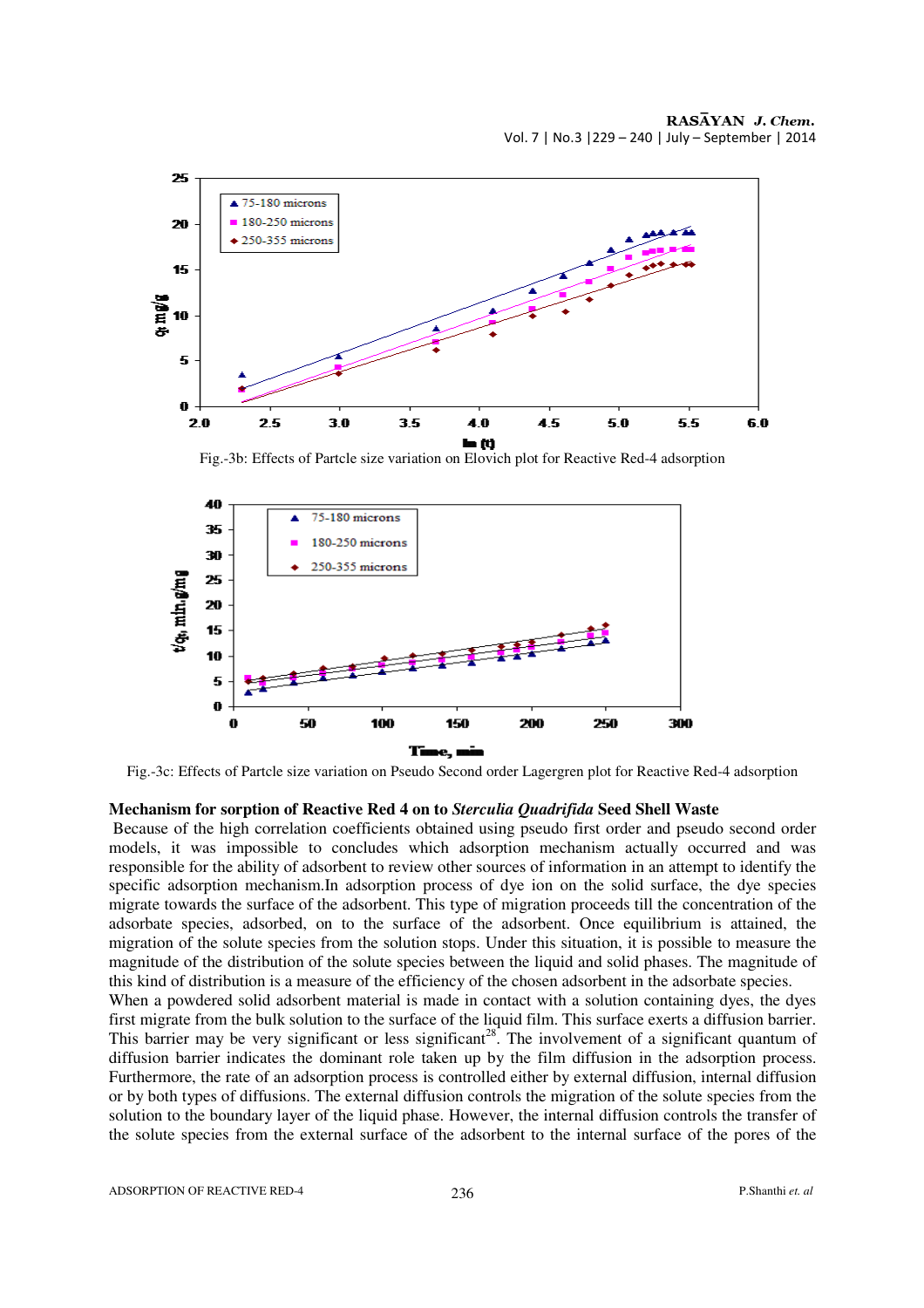adsorbent material<sup>29</sup>. It is now well established, that during the adsorption of dye over a porous adsorbent, the following three consecutive steps were taken place<sup>30</sup>.

- i. Transport of the ingoing adsorbate ions to external surface of the adsorbent (film diffusion),
- ii. Transport of the adsorbate ions within the pores of the adsorbent except for a small amount of adsorption, which occurs on the external surface (particle diffusion) and
- iii. Adsorption of the ingoing adsorbate ions on the interior surface of the adsorbent $32$

Out of these three processes, the third process is considered to be very fast and is not the rate limiting step in the uptake of organic compounds<sup>31</sup>. The remaining two steps impart the following three possibilities-

**Case 1:** External transport > internal transport, where rate is governed by particle diffusion.

**Case 2:** External transport < internal transport, where the rate is governed by film diffusion.

**Case 3:** External transport  $\approx$  internal transport, which accounts for the transport of the adsorbate ions to the boundary and may not be possible within a significant rate, which later on gives rise to the formation of a liquid film surrounded by the adsorbent particles with a proper concentration gradient.

In the batch-mode contact time adsorption experiments, rapid stirring was maintained. This Reactive Red 4 to the transport of the adsorbed species from the solution to the pores of the adsorbent material and this step may control the rate of the adsorption process.

According to Michelson et al<sup>31</sup> for film diffusion to be rate-determining step, the value of the film diffusion coefficient,  $D_f$ , should be in the range  $10^{-6}$  -  $10^{-8}$  cm<sup>2</sup>/ sec <sup>32</sup>. If pore diffusion were to the rate limiting, the pore diffusion coefficient,  $D_p$ , should be in the range  $10^{-11}$ -  $10^{-13}$  cm<sup>2</sup>/ sec. In order to find out the nature of the process responsible for adsorption on to chosen adsorbent, attempts were made to calculate the diffusion co-efficient of the process. Assuming spherical geometry of the sorbents<sup>33</sup>, the overall rate constant of the process can be correlated to the pore diffusion coefficient in accordance with 2

the expression, *D <sup>p</sup>*  $t_{\frac{1}{2}} = 0.03 \frac{r_{o}^{2}}{r_{o}}$  $\frac{1}{2} = 0.03$ or to the film diffusion coefficient in accordance with

$$
t_{\frac{1}{2}} = 0.23 \frac{r_o \partial}{D_p} \times \frac{\overline{C}}{C}
$$
 Where  $r_o$  is radius of the sorbent (cm),  $D_p$  and  $D_f$  are pore diffusion coefficient

(cm<sup>2</sup>/sec) and film diffusion coefficient (cm<sup>2</sup>/sec) respectively,  $\frac{C}{C}$  is equilibrium loading of the adsorbent,  $\partial$  is the film thickness (cm) and  $t_{1/2}$  is the time for half change (sec).

Since the carbon particles used were of the size range  $(180-250 \,\mu m)$ , the average diameter of the particle was taken as  $0.0215 \times 10^{-4}$  cm using these values, the film diffusion coefficients and pore diffusion coefficients were calculated. Then considering the pseudo first order rate constant  $k<sub>L</sub>$ , for the adsorption of Reactive Red-4. The values of  $D_p$  and  $D_f$  were calculated under the given set of operating conditions, and are presented in the Table-4.

| Dye               | Particle size,<br>microns | $t^{1/2}, s$ | $D_p$ , cm <sup>2</sup>  | $D_f$ , cm <sup>2</sup>  |
|-------------------|---------------------------|--------------|--------------------------|--------------------------|
| Reactive<br>Red 4 | 75-180                    | 2008.69      | $6.0697 \times 10^{-10}$ | $6.5695 \times 10^{-9}$  |
|                   | 180-250                   | 2100         | $1.6508x10^{-9}$         | $1.05964 \times 10^{-8}$ |
|                   | 250-355                   | 2349.15      | $2.9214x10^{-9}$         | $1.3327 \times 10^{-8}$  |

Table-4:  $D<sub>n</sub>$  and  $D_f$  values for the chosen adsorbent - adsorbate system

The values of  $D_p$  and  $D_f$  for all Reactive Red-4 in the present study are found to be in the order of  $10^{-10}$  to  $10^{-11}$  and  $10^{-9}$  to  $10^{-10}$  cm / sec which indicates that pore diffusion has some amount of influence in the rate determining step.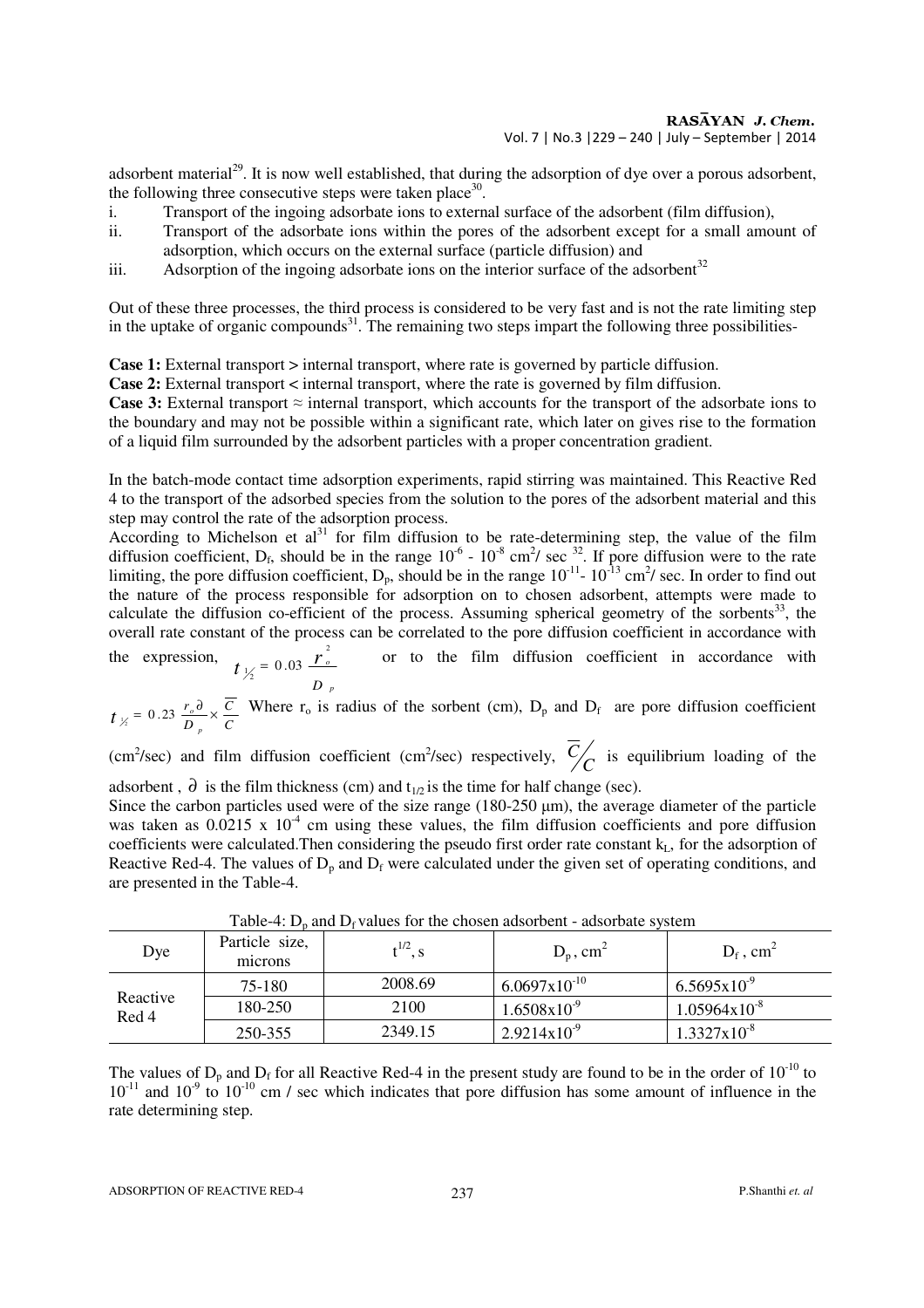## RASĀYAN J. Chem. Vol. 7 | No.3 |229 – 240 | July – September | 2014

Gupta *et al.*<sup>34</sup> have reported a  $D_p$  value in the order of  $10^{-10}$  cm/sec for the removal of Chrome Red 2 by a mixture of two adsorbents and these authors suggested that the adsorption process was governed by pore diffusion even though it could not be ascertained that pore diffusion was the only rate determining step. The present study indicates the  $D_p$  values in the order of  $10^{-11}$  to  $10^{-10}$  cm/sec and the  $D_f$  values in the order of  $10^{-10}$  to  $10^{-9}$  for the respective Lagergren plots for Reactive Red 4 and hence, the investigator concludes that the mechanism of the removal of Reactive Red-4 in the present study by chosen adsorbent is complex.

Since both external Mass transfer and intra-particle diffusion constants varied with initial Reactive Red 4 concentration indicating the occurrence of both surface adsorption and intra particle diffusion, the sorption data were further analyzed by the kinetic expression given by Boyd *et al*<sup>35</sup>

$$
F = 1 - \frac{6}{\pi} \sum_{N=1}^{\infty} \frac{1}{n^2} \exp\left[\frac{-Dit\pi^2 n^2}{r^2}\right]
$$

$$
F = 1 - \frac{6}{\pi^2} \sum_{N=1}^{\infty} \frac{1}{n^2} \exp[-n^2 \beta]
$$

Where F is the fractional attainment of equilibrium at time t and is obtained by using following equation and n. is the Freundlich constant of the adsorbate.

$$
F = \frac{q_t}{q_e}
$$

Where  $q_t$  and  $q_e$  are the amounts adsorbed at time t and at equilibrium respectively. On the basis of F values, corresponding values of  $B_t$  were obtained from Reichenberg's table<sup>36</sup> and the linearity test was carried out by plotting Bt with respect to time for both the solutions at different time intervals and at 30 °C, 45 °C and 60 °C. The linearity test of B<sub>t</sub> versus time plot drawn for different concentrations is employed to distinguish between film diffusion and particle diffusion. From the slop of the straight line obtained from time versus  $B_t$  graph, the B value (time constant) were calculated. The values of effective diffusion coefficient (D<sub>i</sub>) were calculated at different temperatures using the following Equation,  $\pi^2$  D

$$
B = \frac{\pi^2 D_i}{r^2}
$$
 where 'r' is the radius of the absorbent particle. The D<sub>i</sub> values are given in the Table-5.

| Table -5: Values of energy of activation $E_a$ , entropy of activation $\Delta S$ and pre-exponential constant $D_0$ for |
|--------------------------------------------------------------------------------------------------------------------------|
| the present study                                                                                                        |

| S.No. | Particle size,<br>microns | $D_i$ , cm <sup>2</sup> s <sup>-1</sup> | $E_a$ , KJ/mol | $\Delta S$ , KJ/mol | $D_0$ cm <sup>2</sup> s <sup>-1</sup> |
|-------|---------------------------|-----------------------------------------|----------------|---------------------|---------------------------------------|
|       | 75-180                    | $5.463X10^{-6}$                         |                |                     |                                       |
|       | 180-250                   | $1.098X10^{-5}$                         | $-3.6756$      | $-166.96$           | $2.93X10^{-12}$                       |
|       | 250-355                   | $2.033X10^{-5}$                         |                |                     |                                       |

The plot of 1/T versus log Di was found linear with negative slope indicating thereby the increase in the mobility of ions. This is due to the fact that with the rise in temperature the mobility of ions. This is due to the fact that with the rise in temperature the mobility of ions increases, which consequently decreases the retarding force acting on the diffusing ions. The Values of energy of activation E<sub>a</sub>, entropy of activation  $\Delta S^*$  and pre-exponential constant  $D_0$  were calculated using following Equations.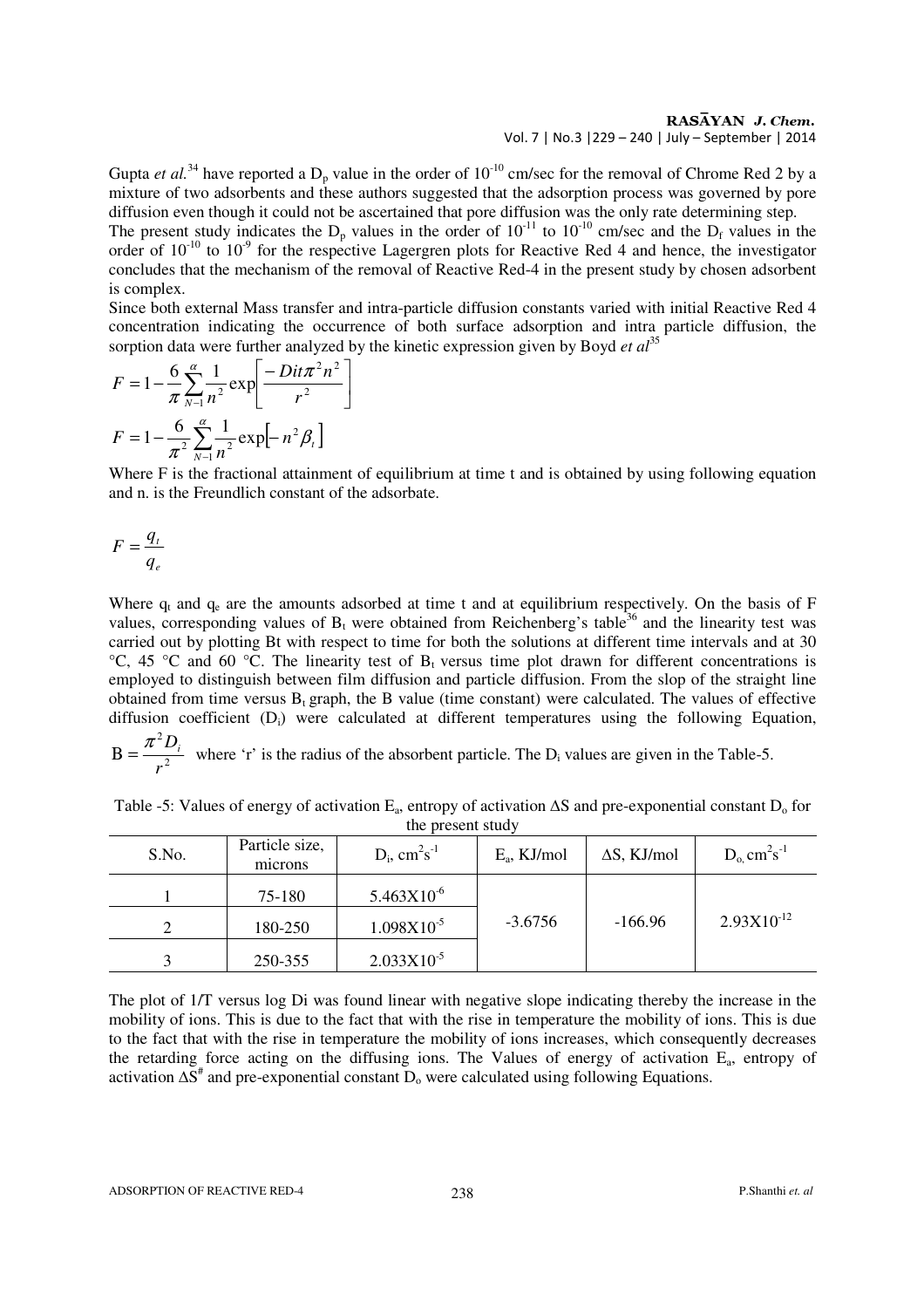$$
D_i = D_o \exp\left[-\frac{E_a}{RT}\right],
$$
  

$$
D_o = 2.72d^2 \frac{kT}{h} \exp\left[\frac{\Delta S}{R}\right]
$$

Where d is the average distance between the successive exchange sites and is taken as 5 A°. R, h and k are the Gas, Planck and Boltzmann constants, respectively. The values of  $E_a$ ,  $D_i$ ,  $D_o$ ,  $\Delta S$  and other parameters are given in Table-5. The negative value of ∆S reflects that no significant change occurs in the internal structure of chosen adsorbent during the adsorption process.

## **Thermodynamic parameters**

 $\Delta H$  and  $\Delta S$  was obtained from the slope on the intercept of Vant Hoff plot (1/t Vs ln K<sub>c</sub>). Table 5 gives the value of ∆G, ∆S and ∆H for the adsorption of SQAC. The negative values of free energy change ∆G indicate the feasibility and spontaneous nature of adsorption of SQAC. The negative value of ∆S is due to the increased randomness during the adsorption of adsorbent.

## **CONCLUSION**

 In the present study adsorption of Reactive Red-4 on activated *Sterculia Quadrifida* seed shell waste carbon have been investigated. The data obtained through supports that the *Sterculia Quadrifida* seed shell waste carbon is an effective low cost adsorbent for the removal of Reactive Red 4 from aqueous solution.

The Pseudo second order provides a best fit description for the sorption of the Reactive Red-4 on two *Sterculia Quadrifida* relative to Elovich and Pseudo first order equations. The Pseudo second order was consider the most appropriate due to high correlation co-efficient when compared to Pseudo first order and Elovich equations. The adsorption of Reactive Red-4 on to activated *Sterculia Quadrifida* seed shell waste carbon is an exothermic reaction based on enthalpy change values.

## **ACKNOWLEDGEMENT**

The authors are thankful to Department of Chemistry, Chikkanna Government Arts College, Tirupur, for providing the necessary facilities for this investigation.

## **REFERENCES**

- 1. S. Karthikeyan , M. Jambulingam, P. Sivakumar and S. Saminathan, *INCRUIS 2001*, Erode, **4**, 6, (2001).
- 2. S. Karthikeyan, M. Jambulingam , P. Sivakumar , A. P. Shekhar and J. Kiruthika, *E-J. Chem.*, **13**, 30 (2006)
- 3. S. Karthikeyan, P. Sivakumar and P. N Palanisamy, *E-J. Chem*., **5**, 409 (2008)
- 4. P .Nagarnaik, A. G. Bhole and G. S. Natarajan, *Ind. J. Environ. Health.*, **45**, 1 (2003)
- 5. M. Jambulingam, N. Renugadevi, S. Karthikeyan and J. Kiruthika, *National Environ and Poll. Techn*., **6**, 15 (2007)
- 6. D.J. Lopez- Gonalez, *Adv. Sci. and Techn.,* **1**, 1 (1984)
- 7. Linares-Solano , D.J. Lopez-Gonalez , M. Molina-sabio and F. Rodringuez-Reinoso, *J.Chem. Tech. Biotec.,* **30**, 65 (1980).
- 8. M.M. Nasser and M.S. El-Geundi, *J Chem.Biotechn*., **5A**, 257 (1991)
- 9. A. Bousher , V. Shen and R.G. Egyvean, *J Wat. Res*., **31**, 2084, (1991)
- 10. K.Kadirvelu, M. Palanivel, R. Kalpana and S, Rajeshwari, *Biores. Techn*., **74**, 263,(2000)
- 11. K. Srinivasan, N. Balasubramanian and T.Y. Ramakrishna, *Ind. J.Environ.Health*, **30**, 376 (1998)
- 12. S. Rengaraj, A. Banumathi and B. Murugesan, *Ind. J. Chem. Techn.*, **6**, 1 (1999)
- 13. S.K. Banerjee, S. Majmudar, A.C. Roy, S.C. Banerjee and D.K. Banerjee, *Ind. J. Techn.,* **14**, 45 (1976)